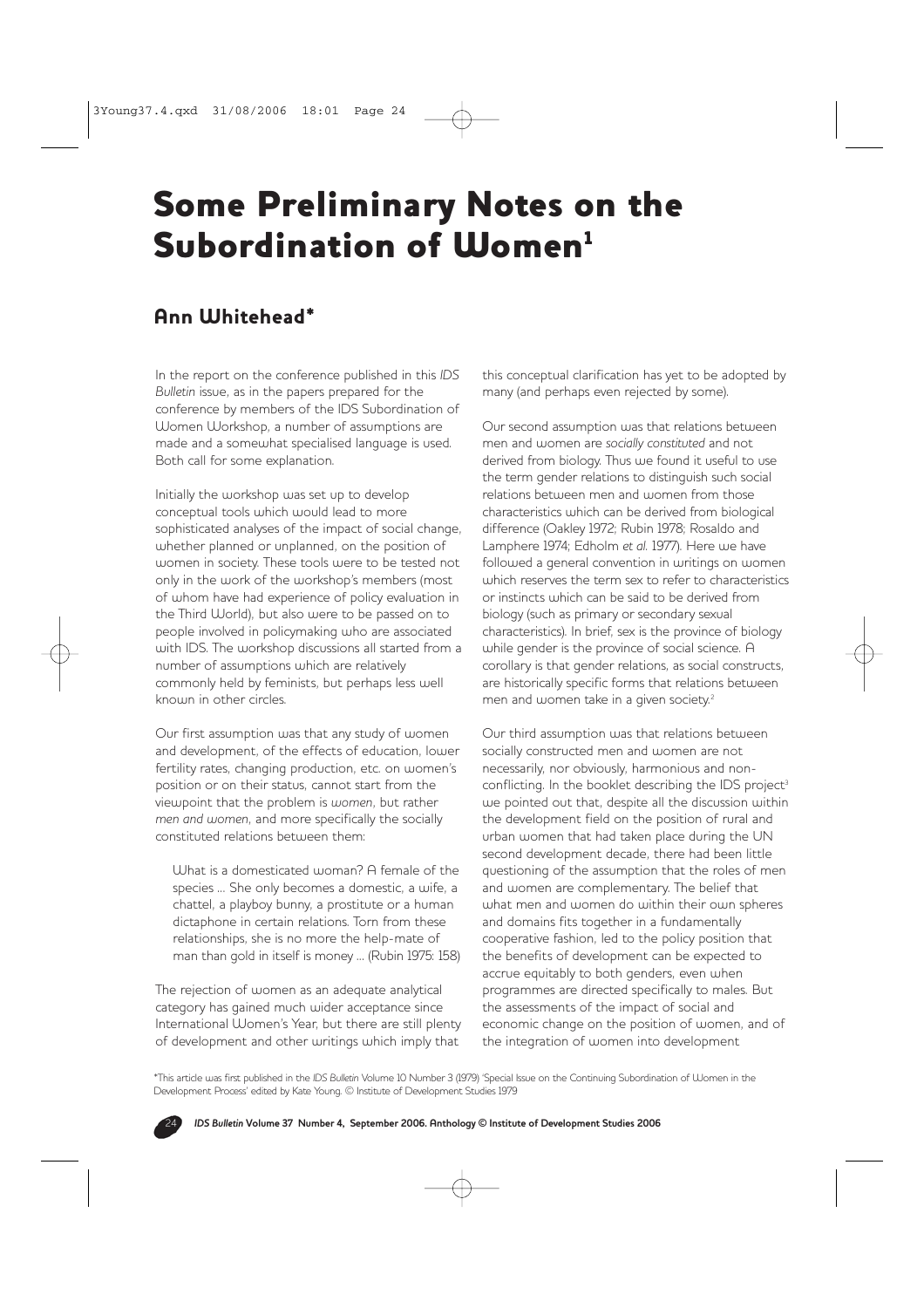planning which arose out of International Women's Year, showed above all that large sectors of women were losing out. They were benefiting most *unequally* from development. It actually became fashionable in some circles to attribute the failure of development itself to the failure to involve women in it in a substantial way.

The major explanation offered for the deteriorating position of women, and the non-fulfilment of development expectations, was that Western models of development were eurocentric and androcentric. Planners, in addition to exporting models of capitalintensive, mechanised and urban-biased development, also exported Western models of the proper roles of women, which ignored their different but highly valued roles in other societies, and the strength of the opposition to adopting Western models. The accumulated evidence of the worsening position of women we took as our basis for abandoning the non-conflictual model of gender relations and starting with the contrary one – that the socially constructed relations between the genders may be ones of opposition and conflict. Such conflicts of interest between men and women are not to be analysed as a fact of biology or nature, but as socially determined. Thus the form that they take may be very different in different circumstances. Our position was, then, that collection of data, the piling up of example after example of women's worsening position could no longer advance the study of the effects of development on women of the Third World, and our task was rather to develop a more theoretical approach – an approach which would theorise gender and gender relations.<sup>4</sup>

#### Relations between men and women

Gender, gender relations, relations between men and women, are not necessarily familiar ways of referring to something which we all experience. The various forms of gender and gender relations which are described and categorised below make up what for shorthand we refer to as gender relations, and are the substratum (data) to which theory and conceptual tools are applied.

One of the specific forms of oppression which women suffer, and which other oppressed social categories share, is the inability to be in social relationship and social situations in which gender is not present. Our experience as women is of being always perceived and treated as members of a gender category about which there are all kinds of stereotyped beliefs, and which is inferior to the alternative gender category, that of men. This experience is well documented in women's accounts of their objectification as they walk down the street or meet members of the other, dominant, gender category in leisure-time pursuits where sexual identity is often dominant. But it is not confined to these situations. It is, for example, present in the way men and women behave in the workplace, whether this be the factory floor, the operating theatre or the seminar room. Gender then, like race, is never absent, and ambiguities about gender are more or less poorly tolerated (we worry if we are not sure whether a person we are talking to is a man or a woman).

In addition there are some relationships which may be called, in sociological terms, *gender ascriptive*. In them, to describe the position is to describe the gender. A good example of this is the position of husband and wife, which presupposes a man and a woman respectively. Indeed the legal definition of marriage involves a union of persons of definite and opposite genders. Many other kinship and family relationships are also gender specific, the terms used to denote them are themselves gender terms – thus mother, father, brother, sister, aunt, uncle, grandmother, grandfather. Those theories and concepts which stress the dominance of relations between men and women have as their mode this category – relations in which gender is ascriptive in the relationship.

In emphasising the relations of subordination between men and women who are in conjugal relations and live in households, it must not be implied that these are the only social relations in which gender is significant. Gender is present in another sense in a whole set of activities. There are many situations in which *gender is a characteristic*, although the relations themselves are not gender relations as defined above. That is to say it is not necessary to be either a man or a woman to do the activity, but *empirically*, the genders are differentially recruited. A good example in industrial society is the large number of occupations in which gender is not legally a criterion for holding a particular job and earning a particular income, but where in effect there is gender selection. So secretaries statistically are most often female, while their bosses are male. Correspondingly secretaries are usually thought of as female, and bosses are thought of as male. Gender is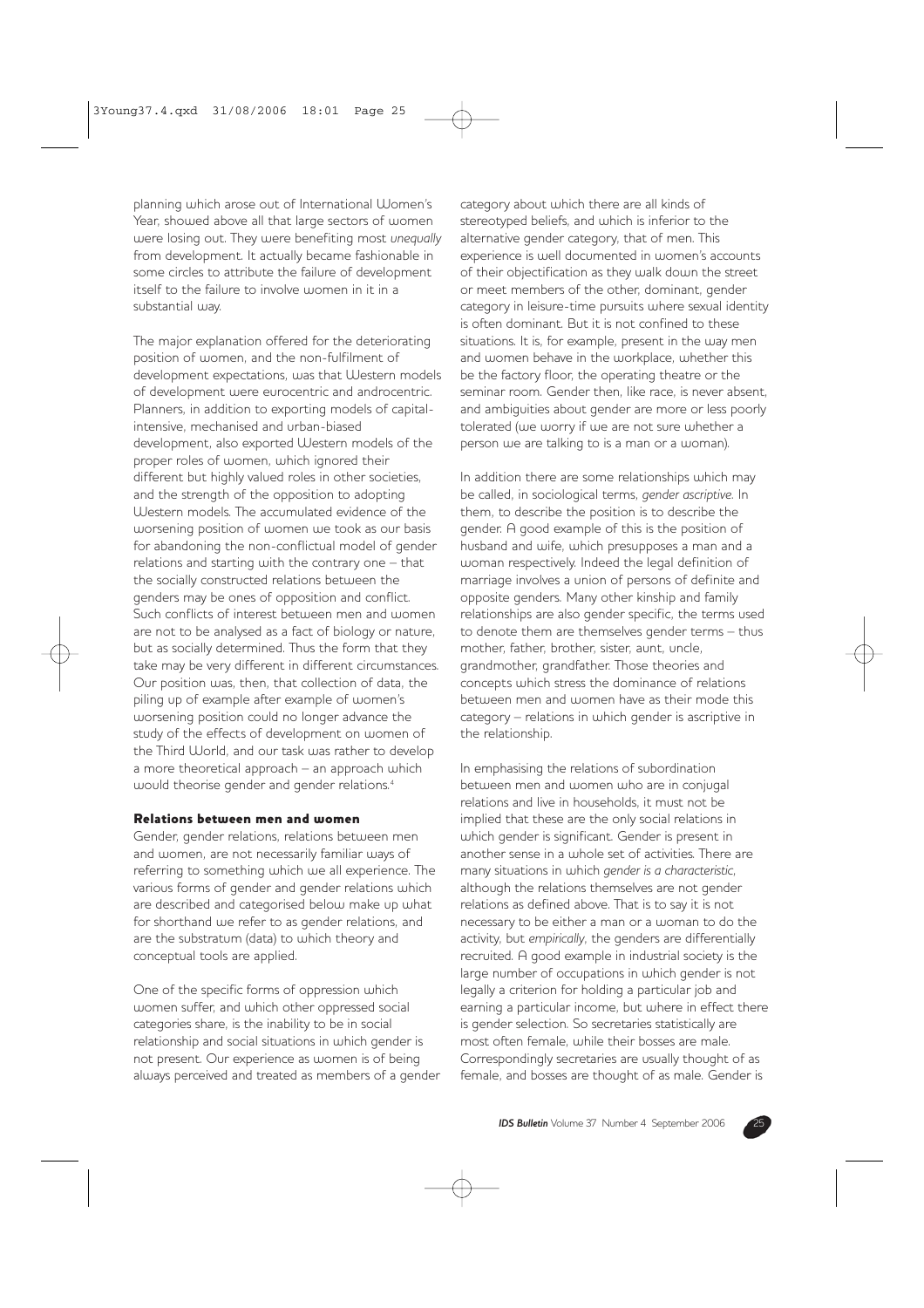thus a characteristic of the situation. An additional aspect of the gender characteristic situation is that where there are hierarchical relations in organisations such as the workplace, the gender categories are assigned to places within them so as not to contradict the 'fundamental' hierarchy of men above women which occurs in gender relational situations.

Gender as a characteristic leads to *social domination*, i.e. the pervasive widespread social, political and economic power of men as a category over women as a category. This has historically taken the form in Britain of legal and informal boundaries to women entering certain occupations, women's political powerlessness, social invisibility, and so on. The social domination is distinguishable from situations of subordination between men and women in relations which are predicated on the persons occupying them being of specific genders. While it would be quite wrong to characterise the nineteenth century and early twentieth century women's movement as concerned only with social domination, the contemporary women's movement has concentrated on the relational arena of subordination in its political and theoretical discussions of women's oppression in the family.

This way of drawing attention to some of the different forms of experiencing gender is at once sociological, and also fairly non-theoretical. Using sociological language however is not meant to imply use of role-theory models. Although we specify forms of gender we can point as yet to no theory about their basis, nor the links between them. Focusing on them is a necessary starting point, however, for understanding the term subordination.

#### Why subordination?

The terms used to refer to the general character of gender relations have clearly changed over time and are subject to disagreement. In common with a number of other people we have chosen the term subordination to refer to the general character of male/female relations. It was one of a number of terms which arose to conceptualise the specificity of male dominance in gender relations as distinct from women's historically specific experience of exploitation, inequality or oppression, and to draw attention to the need to determine that specificity. We use subordination in preference to patriarchy for a number of reasons. Patriarchy, the power of a husband/father over his wives, children and property, is really a specific form of male dominance. Patriarchy tends to refer mainly to the *relational* aspects of gender, and to imply, if we use the categories above, the individual relations of subordination which are often gender ascriptive. It does not cover all the forms of gender relations. In certain writings its usage tends to suggest an unchanging, historically constant patriarchy, rather than changing forms of dominance, and it is often used in feminist political analysis which gives primacy to the relations of reproduction between men and women.

Here we should highlight the fact that women are in some circumstances exploited, oppressed and unequal, but these are terms which belong to theoretical (and political) analyses which do not deal adequately with gender relations. One could say that gender relations in some circumstances may take the form of the oppression of women by certain categories of men. We would make a distinction between these terms and that of patriarchy.

We use the term subordination then to make the general point that the character of gender relations is that of male dominance and female subordination. The subject matter of analysis must then be the various forms that subordination takes. The work of women in Britain today can be taken to illustrate this. The characteristics of a woman's work as a wage labourer are gender related and she is subordinated in the sense that this is so. She works in specific industries and jobs; earns less than men; if married and a mother she generally works part-time. The relations under which she performs wage labour are class relations of exploitation. In addition, she performs domestic work in the home which is unwaged and which she does by virtue of being a wife and mother. By the same token she may, over her life cycle, also do unwaged domestic work for members of other households to whom she is related by ties of kinship or affinity. The relations under which she performs her primary domestic work are gender relations of subordination.

What this means is that women as a whole have less control over the family's economic resources; they also have less status relative to that of their husbands in that a greater share of decision-making and authority goes to men; relations between husbands and wives are marked by the behavioural components of inferiority/superiority, deference, and so on. By and large the family-based household is a hierarchical